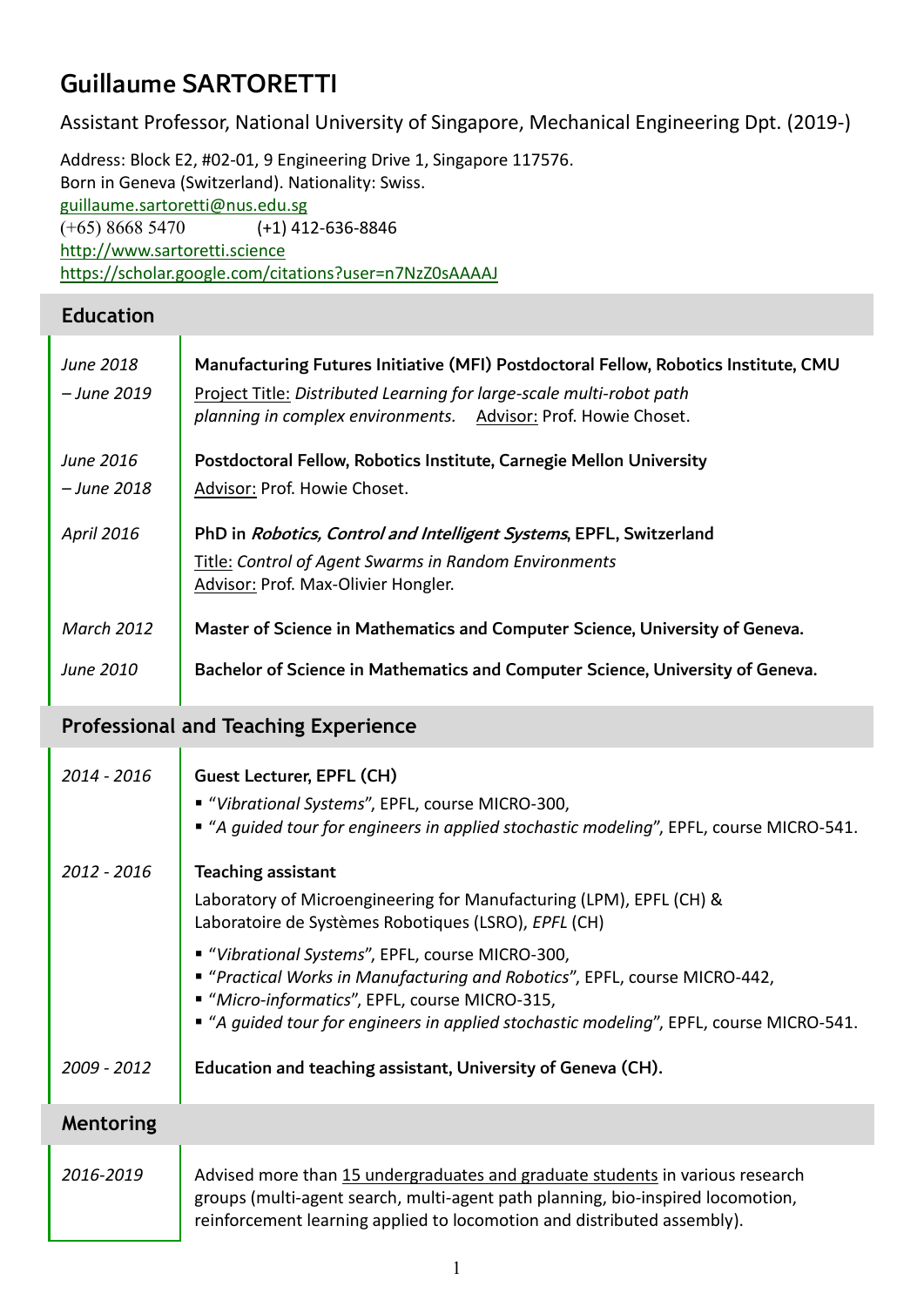| 2017-2019 | Mentored 2 teams of 4 undergraduate students on multi-agent path planning for an<br>industrial project focused on the deployment of multiple AGVs in factory environments. |  |
|-----------|----------------------------------------------------------------------------------------------------------------------------------------------------------------------------|--|
|           | <b>Semester Projects</b>                                                                                                                                                   |  |
| 2015-2016 | Astrid Petitjean, Optimal dynamic component matching in flexible assembly lines.                                                                                           |  |
| 2015-2016 | Fabien Crépon, Optimal hedging stocks for random flexible production flows.                                                                                                |  |
| 2013-2014 | Fabianna Mantuano, Study of local versus global optimization in production flows.                                                                                          |  |
|           |                                                                                                                                                                            |  |

#### **Grants and Awards**

| 2018-2019 | Manufacturing Futures Initiative (MFI) Postdoctoral Fellowship.<br>Project Title: Distributed Learning for large-scale multi-robot path planning<br>in complex environments.<br>Advisor: Prof. Howie Choset. |
|-----------|--------------------------------------------------------------------------------------------------------------------------------------------------------------------------------------------------------------|
| 2018-2019 | Research Award from the Pittsburgh Supercomputing Center (PSC)<br>in the form of 4'000 hours of GPU computation time.                                                                                        |
| 2018-2019 | Extreme Science and Engineering Discovery Environment (XSEDE)<br>Startup grant in the form of 2'500 additional hours of GPU computation at the PSC.                                                          |

### **Invited Lectures, Seminars and Colloquia**

| 06/11/2019 | Case Western Reserve University, Invited Seminar, Mechanical & Aerospace Eng. Dpt. |
|------------|------------------------------------------------------------------------------------|
| 09/19/2018 | Invited Seminar at the National Robotics Engineering Center (NREC).                |
| 08/09/2018 | Tufts University, Invited Seminar, Computer Science Department.                    |
| 01/28/2016 | EPFL, Informal private presentation, DISAL laboratory.                             |
| 09/29/2015 | Drexel University, Private presentation, SAS and GRASP laboratories.               |

### **Other Academic Activities**

| 2018 - Current | Reviewer for the <i>Science Robotics</i> journal (ScienceMag).                       |
|----------------|--------------------------------------------------------------------------------------|
| 2018           | Session chair at the Int. Symp. on Distributed Autonomous Robotic Systems (DARS).    |
| 2017 - Current | Reviewer for the <i>Robotics and Automation Letters</i> journal (IEEE).              |
| 2017           | Reviewer for the Robotics Institute Summer Scholar (RISS) Admission Committee.       |
| 2015           | Session chair at the Inter. Symposium on Swarm Behavior and Bio-Inspired Robotics.   |
| 2014 - Current | Reviewer for various conferences (ICRA, IROS, WAFR, AAMAS, ECC, ACC).                |
| 2013           | Session chair at the International Conference on Agents and Artificial Intelligence. |
|                |                                                                                      |

### **Publications: Thesis and Refereed Book Chapters**

*2016* PhD Thesis: **G. Sartoretti** and M.-O. Hongler. *Control of Agent Swarms in Random Environments*. EPFL, Lausanne (CH).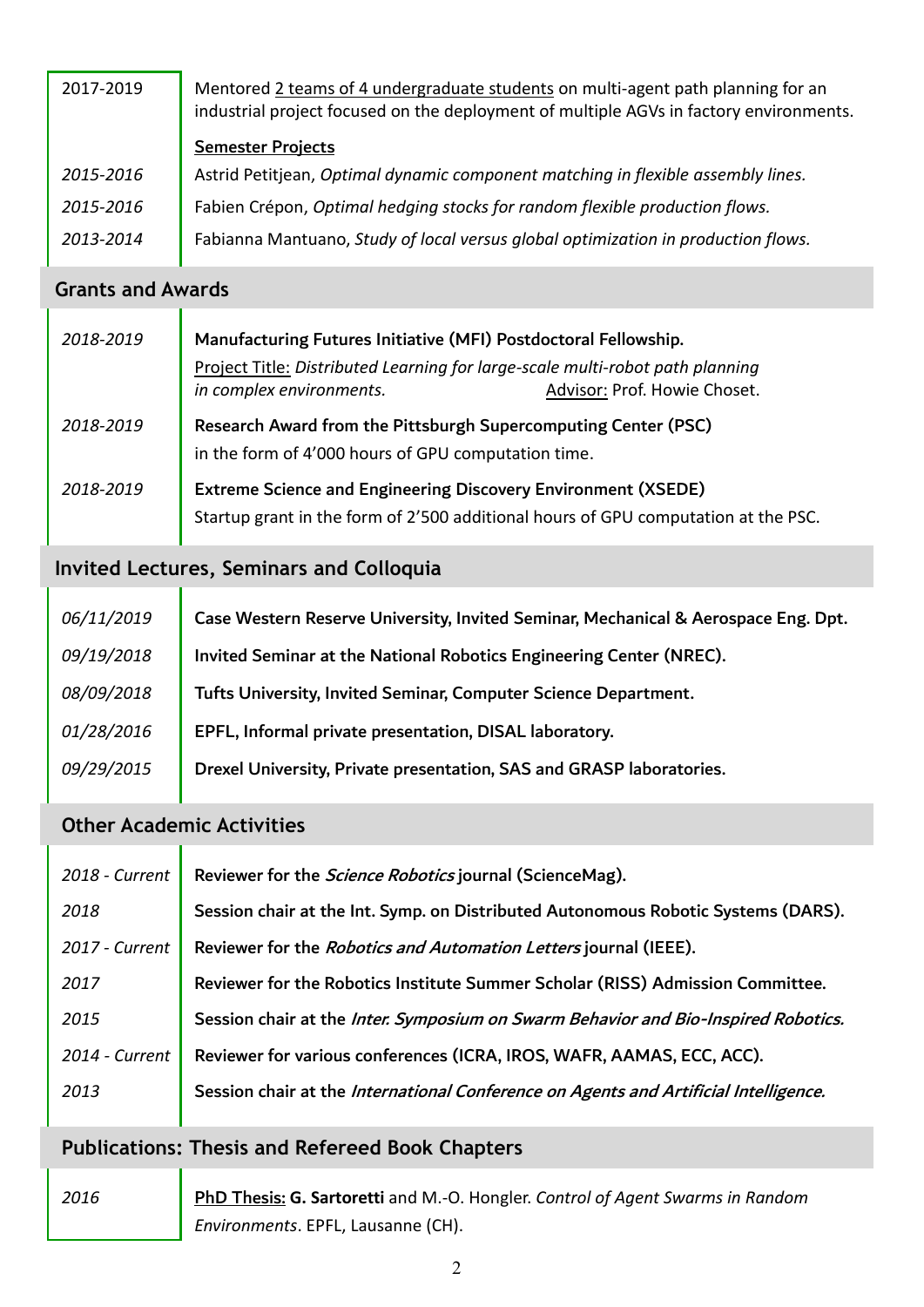|      | <b>Book Chapters</b>                                                                                                                                                     |
|------|--------------------------------------------------------------------------------------------------------------------------------------------------------------------------|
| 2013 | G. Sartoretti and M.-O. Hongler. Soft control of self-organized locally interacting<br>Brownian planar agents. Lecture Notes in Computer Science, pages 45-52. Springer. |
| 2012 | G. Sartoretti, J.-L. Falcone, B. Chopard, and M. J. Gander. Decentralized method for<br>traffic monitoring. Lecture Notes in Computer Science, pages 464-473. Springer.  |

# **Publications: Refereed Journal Papers**

| 2019 | G. Sartoretti, W. Paivine, Y. Shi, Y. Wu, H. Choset. Distributed learning of decentralized<br>control policies for articulated mobile robots. IEEE Transactions in Robotics.                                                      |
|------|-----------------------------------------------------------------------------------------------------------------------------------------------------------------------------------------------------------------------------------|
| 2018 | G. Sartoretti, J. Kerr, Y. Shi, G. Wagner, T. K. S. Kumar, S. Koenig, H. Choset. PRIMAL:<br>Pathfinding via Reinforcement and Imitation Multi-Agent Learning. IEEE Robotics and<br>Automation Letters, 4(3):2378-2385.            |
| 2016 | G. Sartoretti. Leader-based versus soft control of multi-agent swarms. Artificial Life and<br>Robotics, 21(3):302-307.                                                                                                            |
| 2016 | G. Sartoretti and M.-O. Hongler. Interacting Brownian swarms: Analytical results.<br>Entropy, 18, 27.                                                                                                                             |
| 2014 | G. Sartoretti, M.-O. Hongler, M. Elias de Oliveira, and F. Mondada. Decentralized self-<br>selection of swarm trajectories: From dynamical system theory to robotic<br>implementation. Swarm Intelligence, vol. 8(no. 4):329-351. |
| 2013 | G. Sartoretti and M.-O. Hongler. Self-organized mixed canonical-dissipative dynamics<br>for Brownian planar agents. Cybernetics and Physics, vol. 2(no.1):41-46.                                                                  |
| 2013 | B. Barbieri, G. Sartoretti, J.-L. Falcone, B. Chopard, and M. J. Gander. Traffic prediction<br>based on a local exchange of information. Journal of Cellular Automata, 8(5-6):429-441.                                            |

# **Publications: Refereed Conference Papers**

ï

| 2019 | B. Chong, Y. Ozkan Aydin, G. Sartoretti, J. Rieser, C. Gong, H. Xing, H. Choset, and D.<br>Goldman. A hierarchical geometric framework to design locomotive gaits for highly<br>articulated robots. Proceedings of Robotics: Science and Systems (RSS) 2019.    |
|------|-----------------------------------------------------------------------------------------------------------------------------------------------------------------------------------------------------------------------------------------------------------------|
| 2019 | S. Shaw, G. Sartoretti, J. Olkin, W. Paivine, and H. Choset. Workspace CPG with body<br>pose control for stable, directed vision during omni-directional locomotion.<br>International Conference on Robotics and Automation (ICRA) 2019.                        |
| 2018 | G. Sartoretti, Y. Wu, W. Paivine, T. K. Satish Kumar, S. Koenig, and H. Choset. Distributed<br>reinforcement learning for multi-robot decentralized collective construction.<br>International Symposium on Distributed Autonomous Robotic Systems (DARS), 2018. |
| 2018 | B. Chong, Y. Ozkan Aydin, C. Gong, G. Sartoretti, Y. Wu, J. Rieser, H. Xing, J. Rankin, K.<br>Michel, A. Nicieza, J. Hutchinson, D. Goldman, and H. Choset. Coordination of back<br>bending and leg movements for quadrupedal locomotion. RSS 2018.             |
| 2018 | G. Sartoretti, Y. Shi, W. Paivine, M. Travers, and H. Choset. Distributed learning for the<br>decentralized control of articulated mobile robots. ICRA 2018, pages 3789-3794.                                                                                   |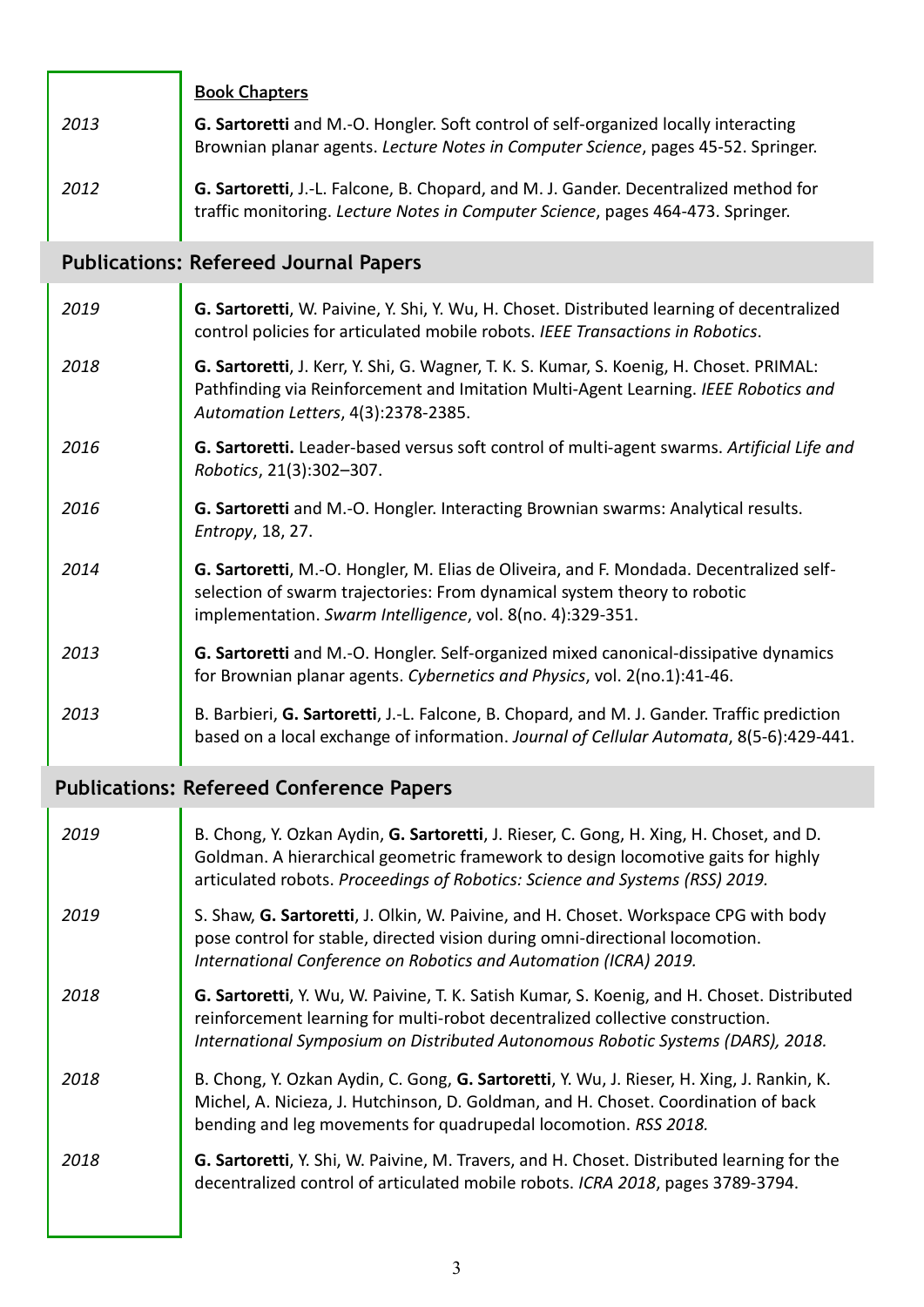| 2018                        | G. Sartoretti, S. Shaw, K. Lam, N. Fan, M. Travers, and H. Choset. Central pattern<br>generator with inertial feedback for stable locomotion and climbing in unstructured<br>terrain. ICRA 2018, pages 5769-5775.           |                      |                                               |
|-----------------------------|-----------------------------------------------------------------------------------------------------------------------------------------------------------------------------------------------------------------------------|----------------------|-----------------------------------------------|
| 2018                        | F. Ruscelli, G. Sartoretti, J. Nan, Z. Feng, M. Travers, and H. Choset. Proprioceptive-<br>inertial autonomous locomotion for articulated robots. ICRA 2018, pages 3436-3441.                                               |                      |                                               |
| 2016                        | G. Sartoretti, S. Shaw, and M. Ani Hsieh. Distributed planar manipulation in fluidic<br>environments. ICRA 2016, pages 5322-5327.                                                                                           |                      |                                               |
| 2015                        | G. Sartoretti. Leader-based versus soft control of multi-agent swarms. SWARM 2015 -<br>International Symposium on Swarm Behavior and Bio-Inspired Robotics.                                                                 |                      |                                               |
| 2014                        | G. Sartoretti, M.-O. Hongler, and R. Filliger. The estimation problem and heterogenous<br>swarms of autonomous agents. SMTDA 2014 - Stochastic Modeling Techniques and<br>Data Analysis International Conference, volume 1. |                      |                                               |
| 2013                        | G. Sartoretti and M.-O. Hongler. Self-organized mixed canonic-dissipative dynamics for<br>Brownian planar agents. EUROCAST 2013 - International Conference on Computer Aided<br>Systems Theory, volume 1, pages 45-52.      |                      |                                               |
| 2013                        | G. Sartoretti and M.-O. Hongler. Soft control of swarms: Analytical approach. ICAART<br>2013 - Proceedings of the 5th International Conference on Agents and Artificial<br>Intelligence, volume 1, pages 147-153.           |                      |                                               |
| 2012                        | G. Sartoretti, J.-L. Falcone, B. Chopard, M. J. Gander. Decentralized method for traffic<br>monitoring. ACRI 2012: Cellular Automata for Research and Industry, Vol. 1, pp. 464-73.                                         |                      |                                               |
| <b>Languages</b>            |                                                                                                                                                                                                                             |                      |                                               |
| French<br>English<br>German | mother tongue<br>fluent<br>good knowledge                                                                                                                                                                                   | Spanish<br>Hungarian | oral comprehension<br>weak oral comprehension |

# **References for Guillaume Sartoretti**

| 1 | <b>Professor Howie Choset</b>         |
|---|---------------------------------------|
|   | <b>Full Professor</b>                 |
|   | Carnegie Mellon University            |
|   | The Robotics Institute                |
|   | 5000 Forbes Ave, Pittsburgh, PA 15213 |
|   | Phone: (+1) 412 268 2495 (office)     |
|   | Phone: (+1) 412 268 8407 (lab)        |
|   | Email: choset@cs.cmu.edu              |
|   |                                       |
|   |                                       |
|   |                                       |
|   |                                       |
|   |                                       |
|   |                                       |